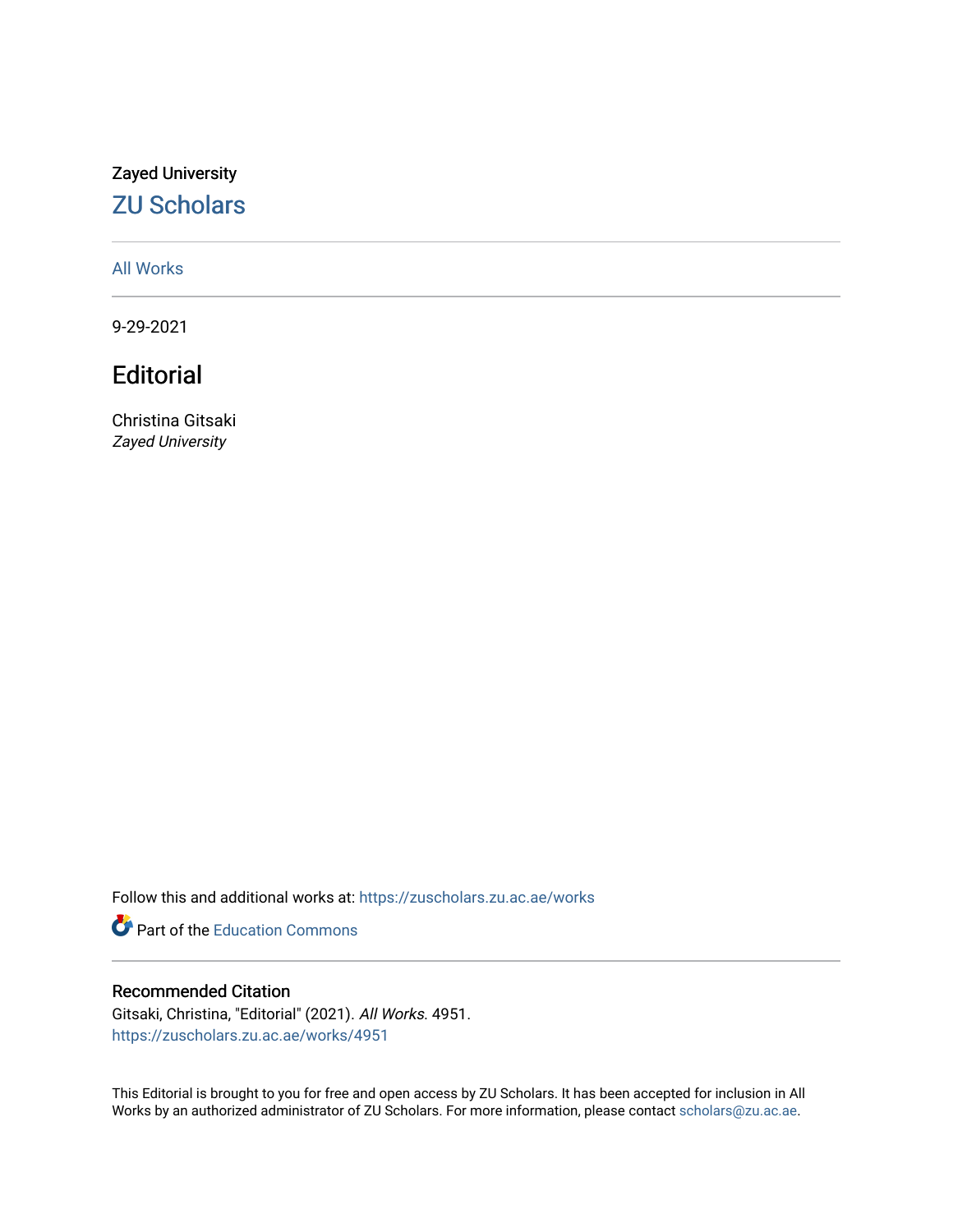# **Editorial**

It is with great pleasure that I present to the academic community Volume 17, Issue 2 of the Learning and Teaching in Higher Education: Gulf Perspectives Journal. This issue, which includes five research papers and a book review, offers readers unique perspectives on a range of matters relevant to Higher Education in the Gulf.

The first three papers in the Issue deal with curricular and pedagogical concerns in the undergraduate education context. In her paper, Shytance Wren describes an intervention designed to determine the extent to which a global citizenship education curriculum can enhance undergraduate students' social responsibility competence. By redesigning the existing curriculum and adopting specific instructional strategies informed by theory and research, Shytance showed that her intervention group made considerable gains in civic awareness, social justice attitudes and diversity attitudes.

The next two papers describe interventions facilitated by technology. The study conducted by Hassan Mahdi, Adil Qadha and Baleigh Al-Wasy describes how social networking tools can be utilized in the foreign language classroom to effectively develop undergraduate students' communicative and pragmatic competence. In the next paper, the use of technology by undergraduate students in informal foreign language learning was investigated by Wagdi Bin-Hady and Nasser Al-Tamimi. The study offers unique insights into the informal learning practices of Yemeni students and discusses how the classification of language learning strategies should include those that are technology-based and useful for independent informal learning.

The last two papers are exploratory research studies that offer unique perspectives relevant to the Gulf Higher Education Context. In her paper, Zsuzsanna Mikecz Munday investigated how freshmen students adapt to a transnational university academically, culturally and socially and the challenges they face. She found that students require more academic support and mentoring from their teachers, while they rely heavily on co-national peers for social and emotional support. The paper by Thuraya Al Riyami investigated Omani students' English Communication skills from the employers' perspective. The study found that university graduates had limited English ability that inhibited their performance in the workplace and emphasized the need for undergraduate curricula to better develop students' ability to use English effectively in the workplace.

All five research papers underscore the need for change in undergraduate education. Consistent with this theme, the book review by Rola Salam and Beidan Mussa looks at specific strategies for implementing gradual changes in the classroom.

Finally, it is important to acknowledge the support of the 69 peer reviewers, who devoted their time in reviewing the 42 papers submitted to the journal and helped chose the ones that appear in this issue. Their contribution is greatly valued and appreciated.

© Christina Gitsaki. Published in Learning and Teaching in Higher Education: Gulf Perspectives. Published by Emerald Publishing Limited. This article is published under the Creative Commons Attribution (CC BY 4.0) licence. Anyone may reproduce, distribute, translate and create derivative works of this article (for both commercial and non-commercial purposes), subject to full attribution to the original publication and authors. The full terms of this licence may be seen at http:// creativecommons.org/licences/by/4.0/legalcode

Learning and Teaching in Higher Education: Gulf Perspectives Vol. 17 No. 2, 2021 pp. 77-79 Emerald Publishing Limited 2077-5504 DOI [10.1108/LTHE-09-2021-057](http://dx.doi.org/10.1108/LTHE-09-2021-057)

Editorial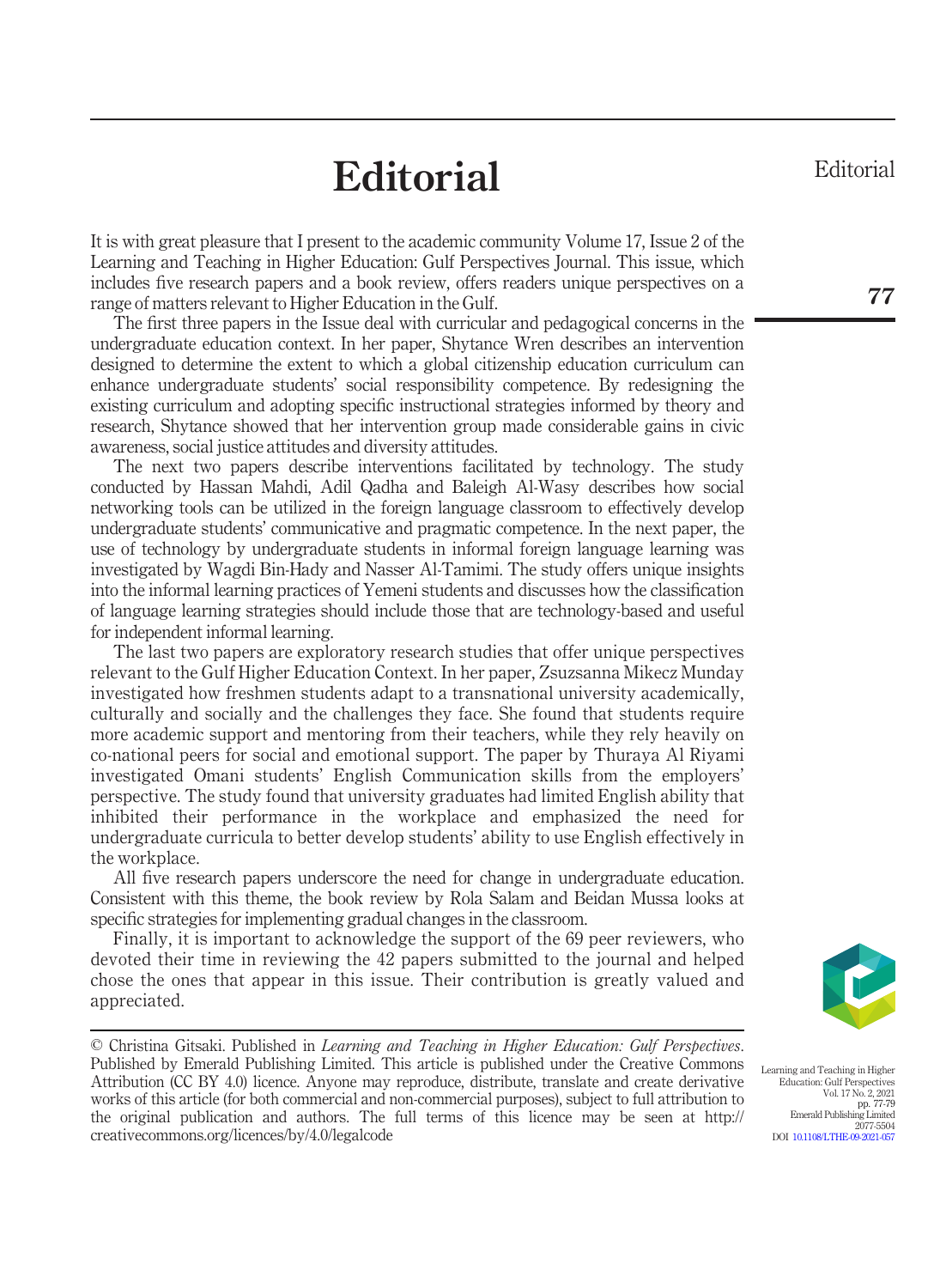| <b>LTHE</b> | With bes  |
|-------------|-----------|
| 17,2        | Prof. Dr  |
|             | Editor in |
|             |           |

With best regards, Prof. Dr Christina Gitsaki Editor in Chief Learning and Teaching in Higher Education: Gulf Perspectives List of Reviewers involved in this issue:

78

| ▄ | Abaido, Ghada                                                                                                                                                                                                                                                                                                                                                                                                                                                                                                                                                                                                                                                                                                                                                                                                                                                | United Arab Emirates                                                                                                                                                                                                                                                                                                                                                                                                                                                                                                                                                                                                                                                                                                                                                                |
|---|--------------------------------------------------------------------------------------------------------------------------------------------------------------------------------------------------------------------------------------------------------------------------------------------------------------------------------------------------------------------------------------------------------------------------------------------------------------------------------------------------------------------------------------------------------------------------------------------------------------------------------------------------------------------------------------------------------------------------------------------------------------------------------------------------------------------------------------------------------------|-------------------------------------------------------------------------------------------------------------------------------------------------------------------------------------------------------------------------------------------------------------------------------------------------------------------------------------------------------------------------------------------------------------------------------------------------------------------------------------------------------------------------------------------------------------------------------------------------------------------------------------------------------------------------------------------------------------------------------------------------------------------------------------|
|   | Abulibdeh, Enas<br>Ahmed, Rasha<br>Ahmed, Sabri<br>Al Labadi, Luai<br>Al shlowiy, Ahmed<br>Al-Amrani, Said<br>Al-Amri, Majid<br>Al-Hassnawi, Ali<br>Al-Maskari, Azzah<br>Alatiq, Mashail H<br>Albashrawi, Mousa<br>Alfarani, Leena<br>Alharbi, Mohammed Abdullah<br>Aljanahi, Mohammed<br>Almarwani, Manal<br>AlRajhi, Luluwa<br>Alsolami, Turki<br>Anilkumar, Sumitra<br>Asdjodi, Minoo<br>Baber, Hasnan<br>Baroudi, Sandra<br>Berdida, Daniel Joseph<br>Chakraborty, Manishankar<br>Churi, Prathamesh<br>Deraney, Philline<br>Deveci, Tanju<br>Doeur, Bunhorn<br>Echchabi, Abdelghani<br>El-Sabagh, Hassan<br>Elsigini, Waleed<br>Gallagher, Kay<br>Gengatharan, Ramesh<br>Hagler, Anderson<br>Hasan, Md.<br>Hatakka, Mary<br>Hijazi, Rafiq<br>ibrahem, usama<br>Kalu, Frances<br>Karras, Ioannis<br>Kaviani, Amir<br>Kazemian, Mohammad<br>Khalele, Bacem | <b>United Arab Emirates</b><br>Saudi Arabia<br>Yemen<br>Canada<br>Saudi Arabia<br>Oman<br>Saudi Arabia<br>Oman<br>Oman<br><b>United States</b><br>Saudi Arabia<br>Saudi Arabia<br>Saudi Arabia<br><b>United Arab Emirates</b><br>Saudi Arabia<br>Saudi Arabia<br>Saudi Arabia<br><b>United Arab Emirates</b><br><b>United Arab Emirates</b><br>Korea (the Republic of)<br>United Arab Emirates<br>Philippines<br><b>United Arab Emirates</b><br>India<br>Saudi Arabia<br><b>United Arab Emirates</b><br>Australia<br>United Arab Emirates<br>Saudi Arabia<br>Saudi Arabia<br>United Kingdom<br>Oman<br><b>United States</b><br>Bangladesh<br>United Arab Emirates<br><b>United Arab Emirates</b><br>Saudi Arabia<br>Qatar<br>Greece<br><b>United Arab Emirates</b><br>Iran<br>Egypt |
|   | Khodabandelou, Rouhollah<br>Kunjumuhammed, Siraj                                                                                                                                                                                                                                                                                                                                                                                                                                                                                                                                                                                                                                                                                                                                                                                                             | Oman<br>Oman                                                                                                                                                                                                                                                                                                                                                                                                                                                                                                                                                                                                                                                                                                                                                                        |
|   |                                                                                                                                                                                                                                                                                                                                                                                                                                                                                                                                                                                                                                                                                                                                                                                                                                                              | (Continued)                                                                                                                                                                                                                                                                                                                                                                                                                                                                                                                                                                                                                                                                                                                                                                         |
|   |                                                                                                                                                                                                                                                                                                                                                                                                                                                                                                                                                                                                                                                                                                                                                                                                                                                              |                                                                                                                                                                                                                                                                                                                                                                                                                                                                                                                                                                                                                                                                                                                                                                                     |